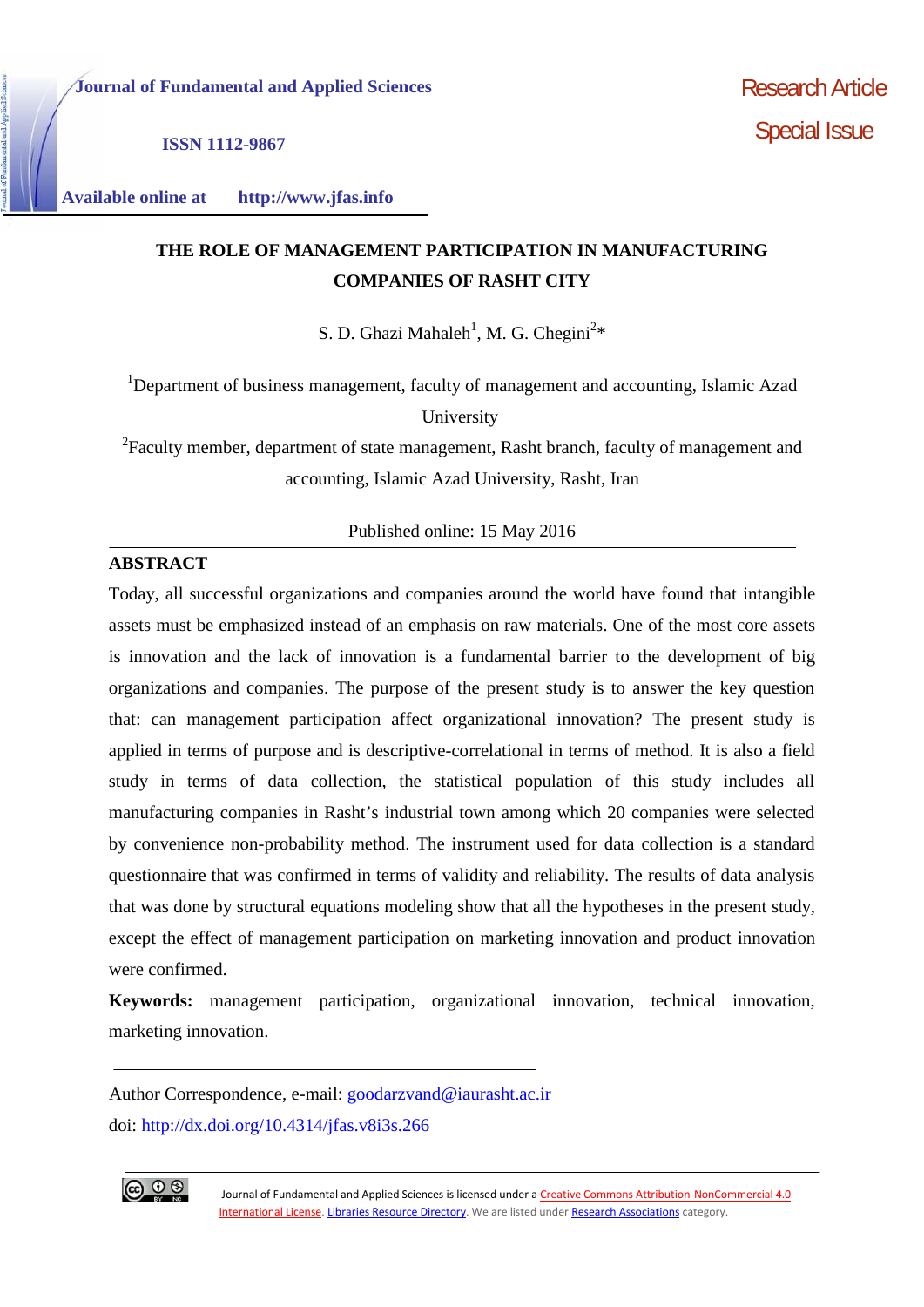#### **1. INTRODUCTION**

In recent years, an increasing trend was observed in the type and conditions of production. A look at the products of top manufacturers in the world shows that most of them have changed their strategies from production based on competition price to production based on innovation level, (Santamaría, Jesús Nieto, & Miles, 2012, p. 146). All successful organizations and companies around the world have found that intangible assets must be emphasized instead of an emphasis on raw materials. One of the most core assets is innovation and the lack of innovation is a fundamental barrier to the development of big organizations and companies, (Nagano, Stefanovitz, & Vick, 2014, p. 64).

In fact, innovation is a certain factor of empowerment for organizations in order to remain stable and resistant in the modern era. It should be noted that state sectors unlike business organizations, act poorly in terms of innovation that is on the contrary to the necessary norms to attend high-competitive environment, (Kumar & Rose, 2012, p. 142).

It should be accepted that the role of innovation as a key factor was proved in business success. (Bowen, Rostami, & Steel, 2010, p. 1183)

Innovation is the main power of development in all kinds of business, (Anthony, Johnson, & Sinfield, 2008, p. 45). But something that has been neglected is how innovation is represented: an innovation that can be also a kind of risk. (Rosenbusch, Brinckmann, & Bausch, 2011, p. 452) and needs an accurate planning and effective management, (Biemans, Griffin, & Moenaert, 2010, p. 461).

In this regard, it is very critical to identify the factors that can affect organizational innovation. The managers of human resources seek to find leadership styles in order to strengthen organizational performance through the better implementation of management programs and knowledge sharing. Meanwhile, the theory of transformational leadership claims that leaders can improve employee performance and organizational performance by using special factors and improving the innovational thinking of employees. (Birasnav, 2014, p. 1622).

Despite the various studies on the discovery of innovation and its consequences, a few studies have examined the effect of management participation in order to find the effect of this participation on different aspects of innovation. A few studies have dealt with this issue particularly. It can be said that the loop of the relationship between management participation and aspects of innovation is missing. (Wong, 2013, p.710) the status of organizations and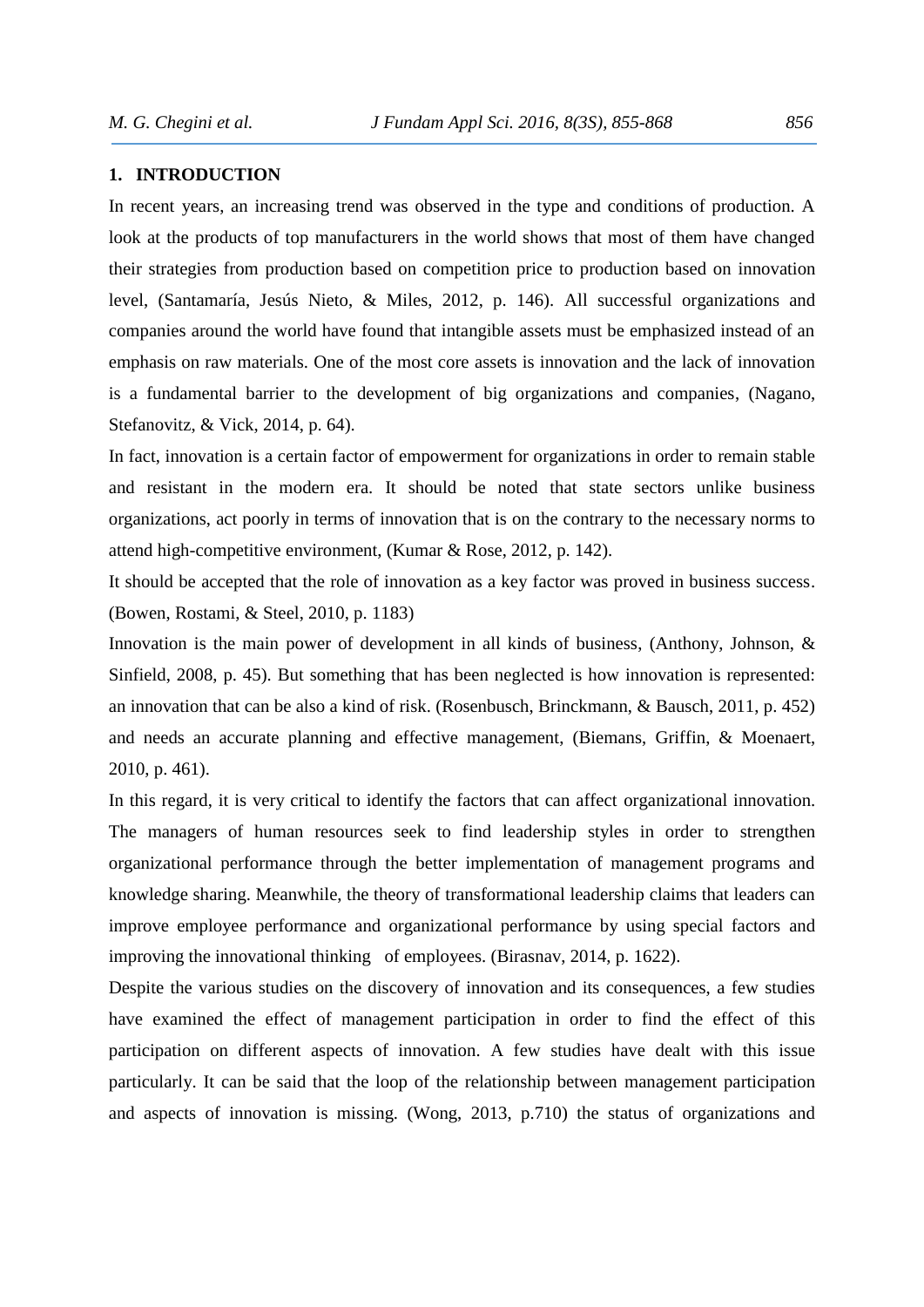companies requires them to have access to important information of the company and target market. (Elenkov, Judge, & Wright, 2005, p. 669) the nature of innovation is accompanied by risk and management participation plays a very important role in the reduction of the risks related to innovation. Management reduction of the risks related to innovation. Management participation refers to the participation of senior managers in innovation projects. In other words, senior managers are people who make decisions in one decision-making organization or company and are in charge of responding the results of programs and policies of a project. (Luo & Hassan, 2009, p. 1020). They are people who can affect organizational culture and structure and provide enough sources to do a project. (Brown & Anthony, 2011, p. 69) according to what was mentioned, the conceptual model of this study is as figure 1:



**Fig.1.** The conceptual model of the study (Wong, 2013, p. 715)

### **The objectives of the present study are:**

- To measure the effect of management participation, organizational innovation, technical innovation and marketing innovation
- To measure the effect of management participation on the organizational innovation of manufacturing companies in Rasht
- To measure the effect of management participation on technical innovation and marketing innovation of manufacturing companies in Rasht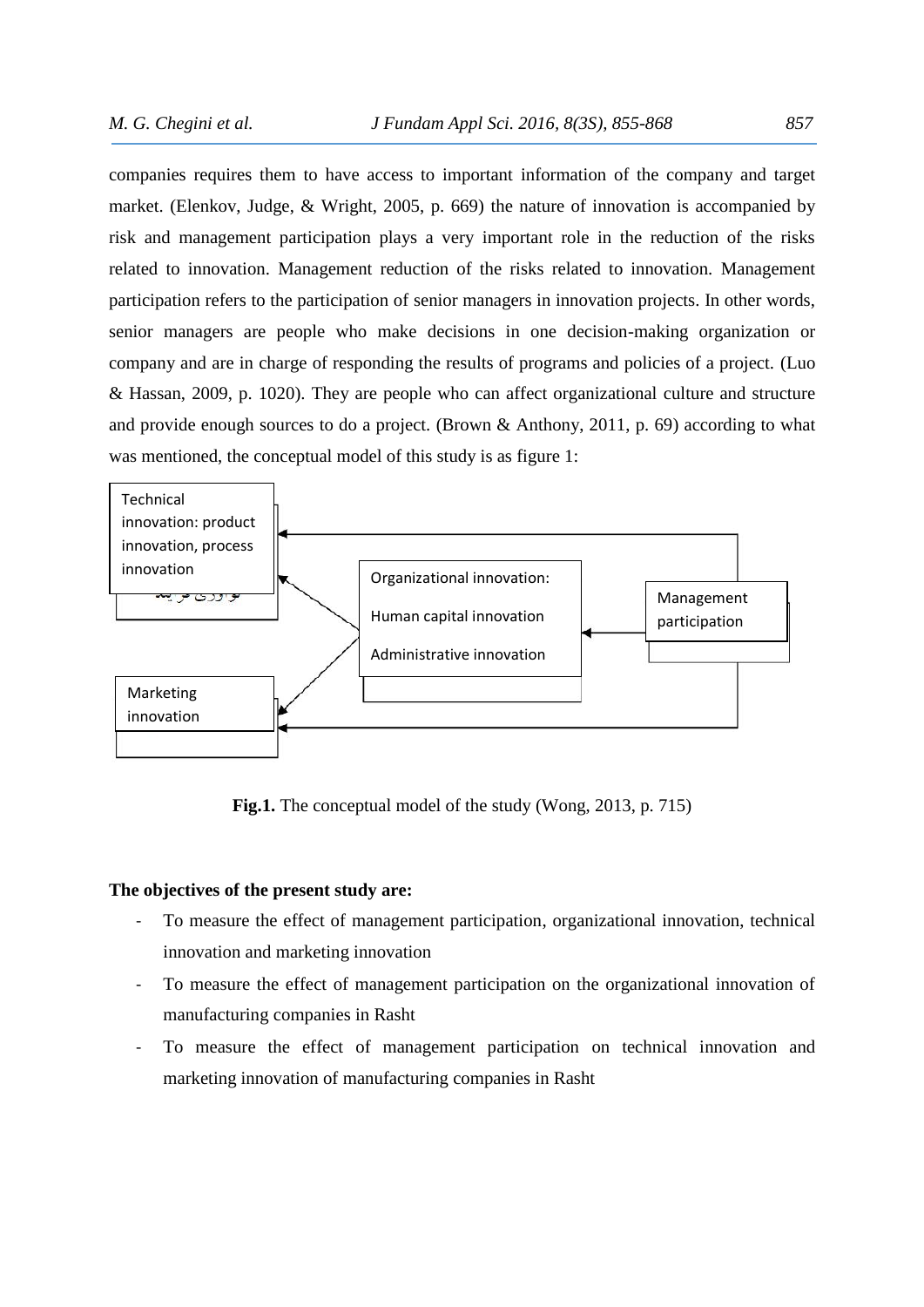- To measure the effect of administrative innovation on technical innovation and marketing innovation of manufacturing companies in Rasht
- To measure the effect of human capital innovation on technical innovation and marketing innovation of manufacturing companies in Rasht
- To measure the mediating role of organizational innovation in the effect of management participation on technical innovation and marketing innovation of manufacturing companies in Rasht

#### **Testing the research model**

These research objectives are studied in the form of the following hypotheses:

Hypothesis 1: management participation affects organizational innovation.

Hypothesis 1 A: management participation affects administrative innovation.

Hypothesis 1 B: management participation affects human capital innovation.

Hypothesis 2: management participation affects product innovation.

Hypothesis 2 A: management participation affects process innovation.

Hypothesis2 C: management participation affects marketing innovation.

Hypothesis 3: administrative innovation affects technical innovation and marketing innovation.

Hypothesis 3 A: administrative innovation affects process innovation.

Hypothesis 3 B: administrative innovation affects marketing innovation.

Hypothesis 4: human capital innovation affects technical innovation and marketing innovation.

Hypothesis 4 A: administrative innovation affects product innovation.

Hypothesis 4 B: administrative innovation affects process innovation.

Hypothesis 4 C: administrative innovation affects marketing innovation.

Hypothesis 5: organizational innovation plays a mediating role in the effect of management participation on technical innovation and marketing innovation.

Hypothesis 5 A: organizational innovation plays a mediating role in the effect of management participation on product innovation.

Hypothesis 5 B: organizational innovation plays a mediating role in the effect of management participation on process innovation.

Hypothesis 5 C: organizational innovation plays a mediating role in the effect of management participation on marketing innovation.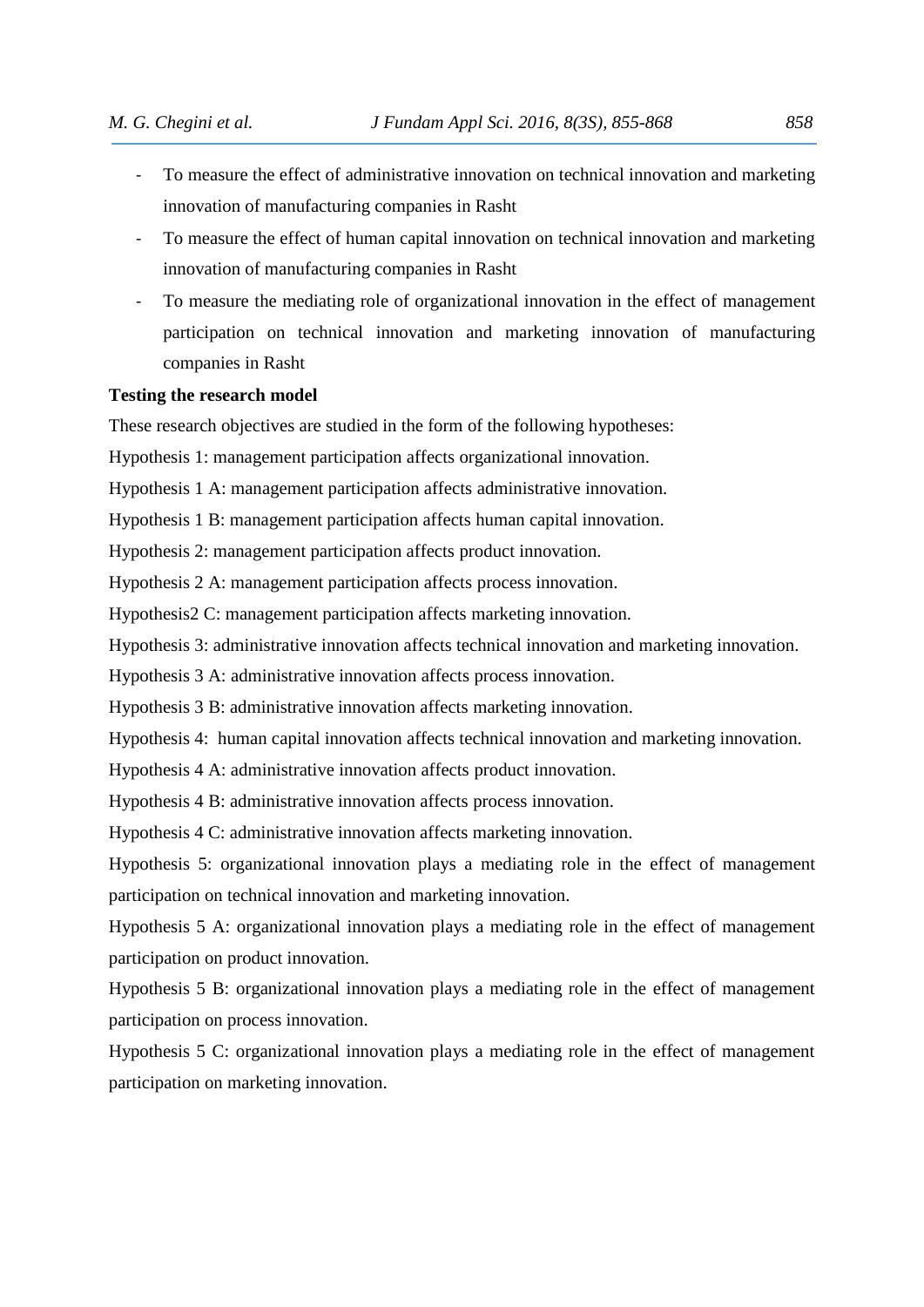## **1. Definition of research variables 1.1.management participate**

management participate in the field of innovation can be defined as: it supports the participation extent of senior managers in innovation projects, helps them, plans, guides, organizes innovative activities and provides necessary incentives to change the future. (De Brentani, Kleinschmidt, & Salomo, 2010, p. 147 $\&$ 151). The operational definitions of this variable are: (Wong, 2013, p. 729)

- facilitate teamwork to exchange innovative ideas
- encourage employees to participate in innovative decision-makings
- Consider the activities related to the production of new products performance evaluation.

## **1.2.Innovation**

Organizational innovation can be defined as innovation in administrative systems and innovation in social capital. Administrative innovation means new tools or activities to change organizational structure or administrative steps. Innovation in social capital is related to innovation in new methods and measure related to the process of identification and recruitment of innovative personnel. Innovative people are in fact the same life sparkles that begin innovative activities and provide innovation in organizations by showing their idea, knowledge or effort. (Wong, 2013, p. 729)

#### *Administrative innovation*

- New administrative system
- Make effort to find new administrative systems to facilitate innovation
- Introduce new administrative systems

## *Human capital innovation*

- Consider the ability and experience of innovation in the recruitment of trainers
- Consider the ability and experience of innovation in the promotion of employees
- Receive more rewards by those who participate in innovative activities in organizations
- More influence of managers who participate in innovative activities

#### **1.3.Technical innovation**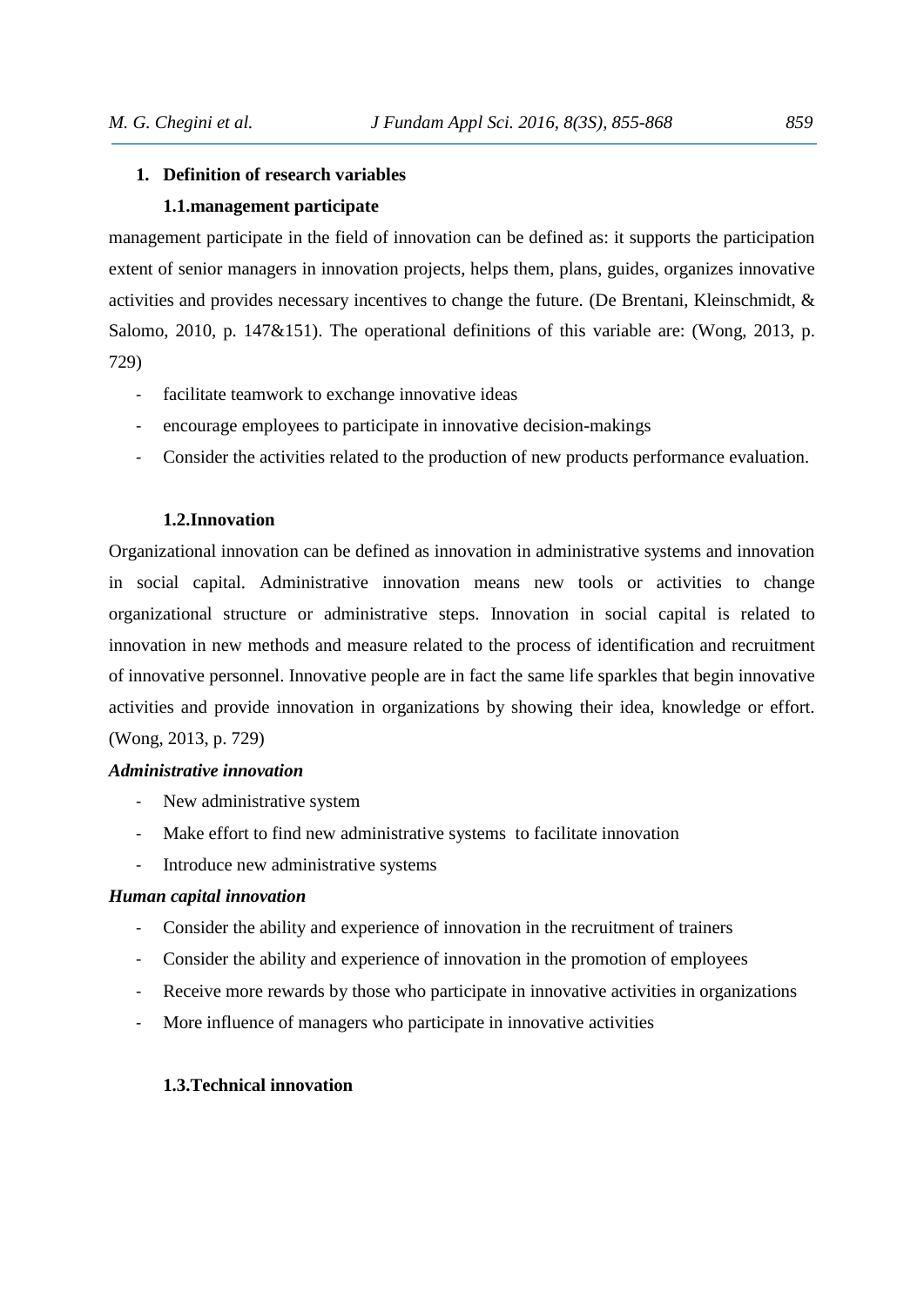Technical innovation refers to the changes that are necessary to advance functional features of technical standards of a product of process that can be classified in two parts of product innovation and process innovation. Product innovation refers to the changes of name, nature and appearance of a product or service produced by the companies which process innovation refers to the changes of the method by which a product or service is provided in companies. (Wong, 2013, p.712)

The operational definitions of this variable: (Wong, 2013, p.729)

## *Product innovation*

- Introduce more new products in the last 3 years compared to competitors
- Stability in the introduction of new products compared to competitors
- Make more efforts to introduce new products

#### *Process innovation*

- Make more efforts to develop new products
- Stability in the introduction of new products
- Give smart answers to the measures of competitors

#### **1.4.Marketing innovation**

Marketing innovation means finding new marketing methods that make the study of new opportunities in the market possible and the company can achieve the opportunity and new market through these innovations. (Wong, 2013, p.712)

- Consider the market's opportunities before developing strategies
- Compare the market's performance to its potentials
- Being leader in most of the markets
- Having formal systems to start-up business in new markets
- Having good strategies to make a brand, unite the brand, change and develop the current markets

#### **2. The review of previous studies**

In this section, some performed studies on the effect of transformational leadership on organizational effectiveness are presented in the following table: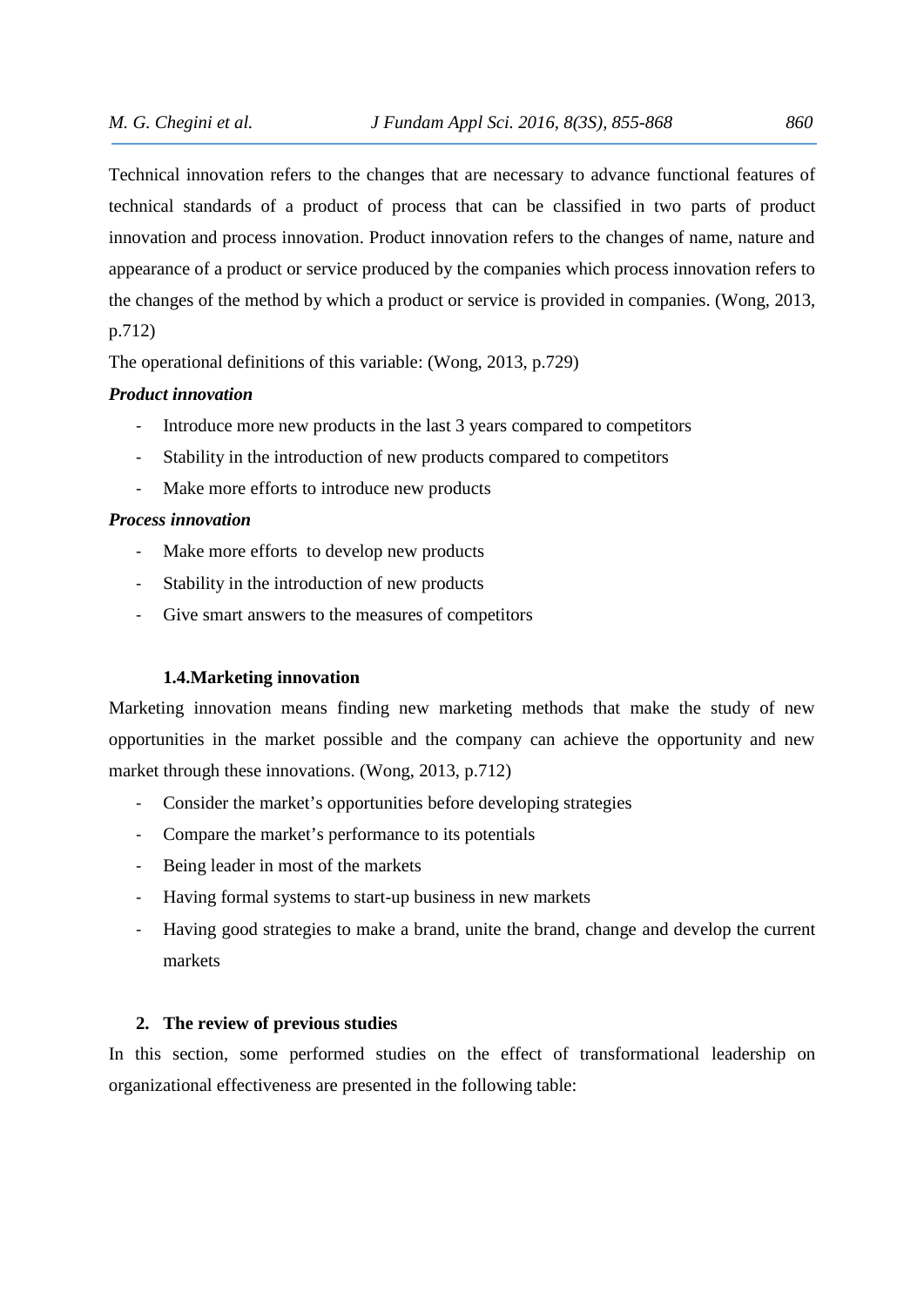| Authors            | <b>Row</b>     |
|--------------------|----------------|
| Wong (2013)        | 1              |
|                    |                |
| Song et al (2010), | $\overline{2}$ |
|                    |                |
|                    |                |
|                    |                |
| Hegarti<br>and     | 3              |
| Haffman (1990)     |                |
|                    |                |
| Salimi and Abd     | 4              |
| Sharifi (1394)     |                |
| Izadpanah<br>and   | 5              |
| Fakhri (1394)      |                |
|                    |                |
|                    |                |

#### **Table 1.** The background of previous studies

#### **3. Research procedure**

In the present study, after providing and confirming the articles associated with the thesis, the works related to the translation and development of proposal were performed. Then, the works related to the collection of relevant references to develop the second chapter, distribution of questionnaire and data analysis were performed. The present study is applied in terms of objective and is descriptive- correlational in terms of data collection method. The statistical population of the study includes all manufacturing companies in the in the industrial town of Rasht hat were active full-time and have more than 100 employees. The number of these companies according to the statistics received from the organization of industry, mine and trade is equal to 78 companies. The size of the research sample in this study is 20 manufacturing companies in the industrial town of Rasht that were selected by convenience non-probability sampling method.

In order to collect the required data, a questionnaire derived from Wong's article (2013) was used and then was confirmed by the experts and professors of management. Thus, this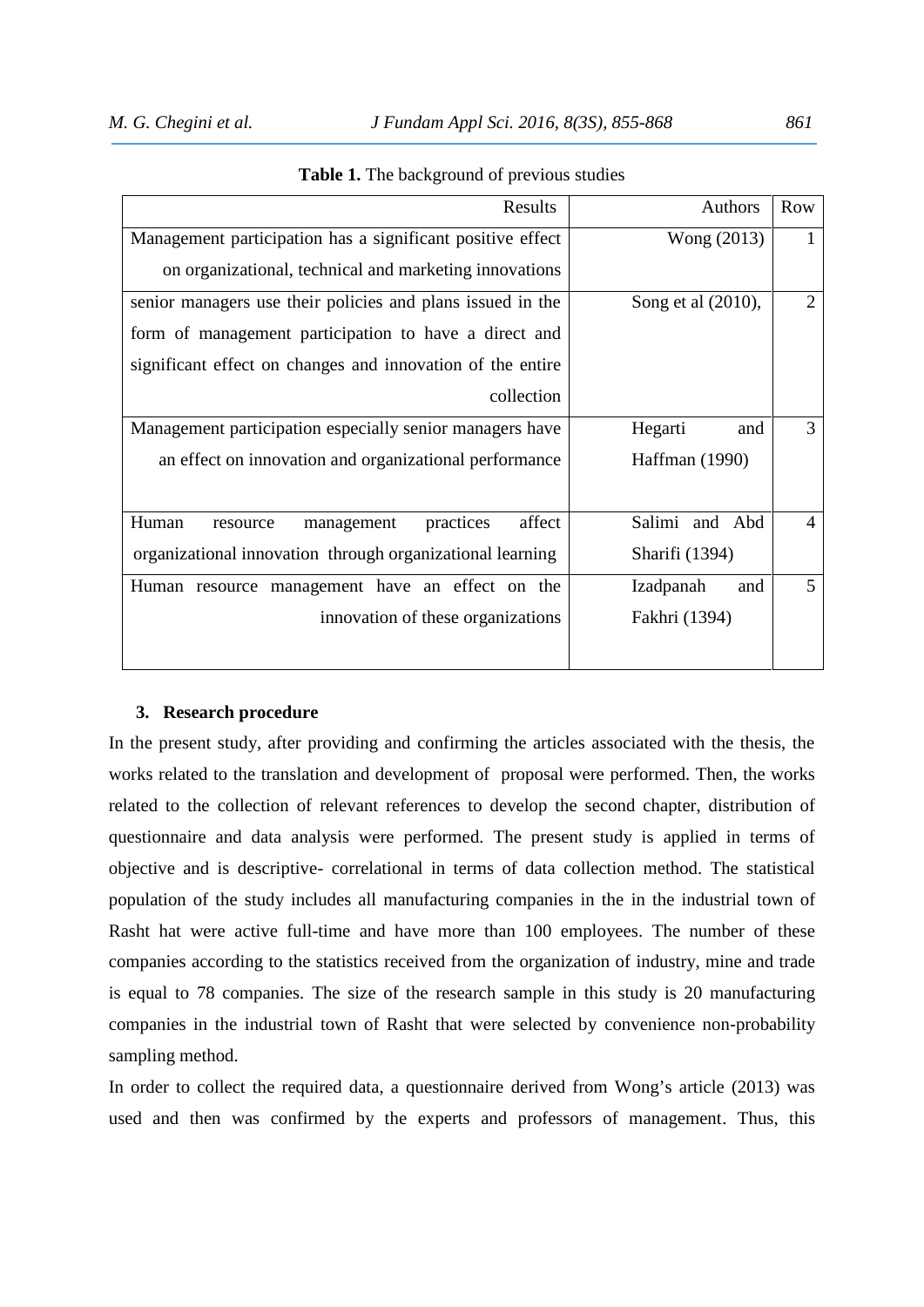questionnaire has content validity. To measure the reliability of this tool, Cronbach's Alpha coefficient was used and the obtained Alpha coefficient for each variable was given in table 2.

| Alpha       | Number    | Variable name                       |
|-------------|-----------|-------------------------------------|
| coefficient | of        |                                     |
|             | questions |                                     |
| 816.0       | 4         | Management participation            |
| 856.0       | 3         | Organizational<br>innovation        |
|             |           | administrative innovation           |
| 826.0       | 4         | organizational innovation- human    |
|             |           | capital innovation                  |
| 815.0       | 3         | Technical innovation-<br>product    |
|             |           | innovation                          |
| 857.0       | 3         | Technical<br>innovation-<br>process |
|             |           | innovation                          |
| 848.0       | 5         | Marketing innovation                |

**Table 2.** Cronbach's Alpha coefficient

According to the results obtained from the above table, it can be said that the questionnaire has an acceptable reliability. To analyze the data of this study, SPSS 21 and v.pls1.04b1 software and structural equations modeling were used.

#### **4. Research findings**

The description of the variables is as follows:

- Management participation variable has the minimum value 1, maximum value 5, mean 3/5375, standard deviation 0/87462 and variance 0/765.
- Administrative innovation variable has the minimum value 1, maximum value 5, mean 3/6333, standard deviation 1/08094 and variance 1/168.
- Human capital variable has the minimum value 1/75, maximum value 5, mean 3/45, standard deviation 1/00852 and variance 1/017.
- Product innovation variable has the minimum value 2, maximum value 5, mean 3/5, and standard deviation 0/88258and variance 0/779.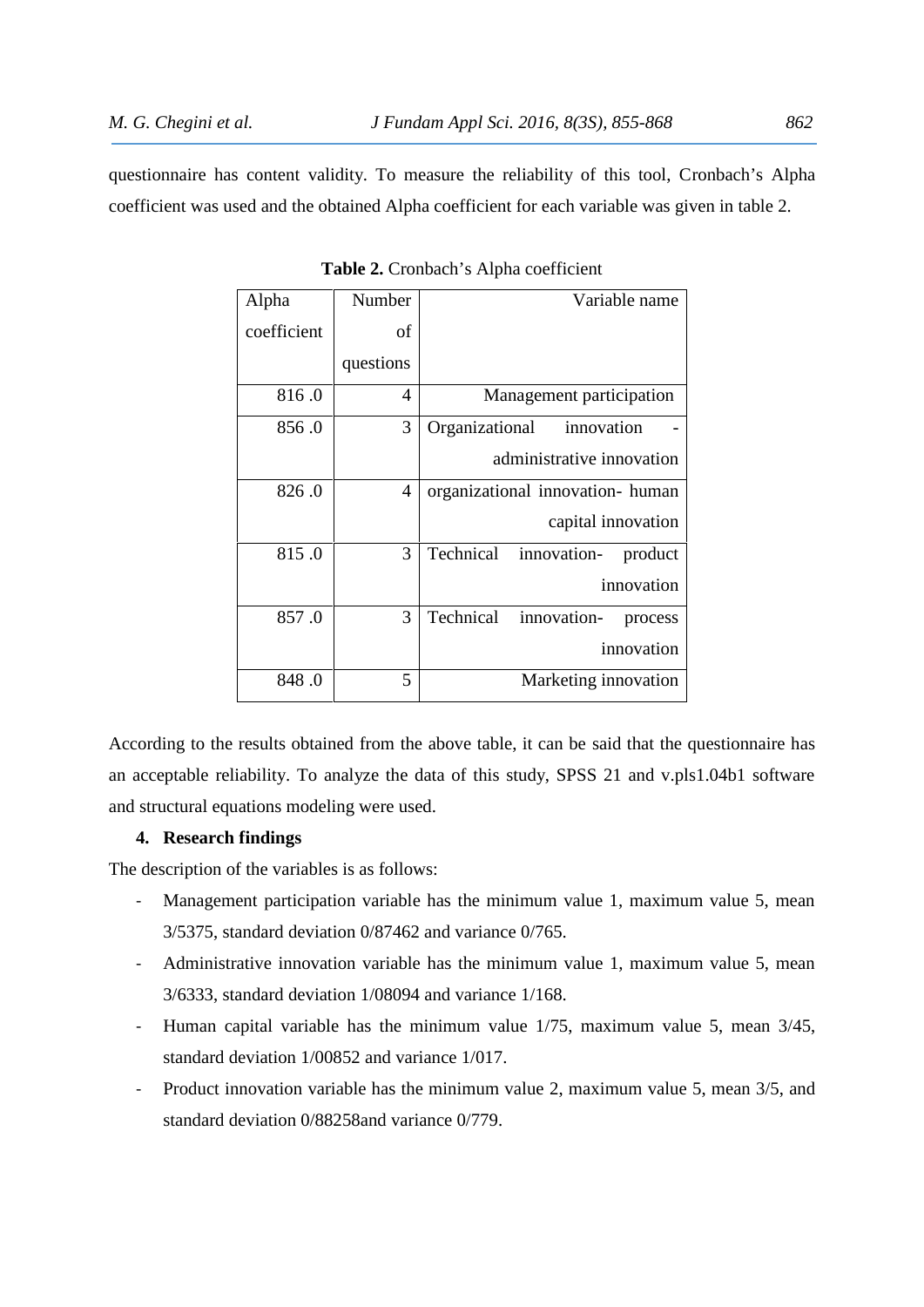- Process innovation variable has the minimum value 1/33, maximum value 5, mean 3/75, standard deviation 0/95437 and variance 0/911.
- Marketing innovation variable has the minimum value 1/8, maximum value 5, mean 3/66, standard deviation 0/85372 and variance 0/729.

Also on the normality of the research variables, the significance level obtained for Kolmogorov- Smirnov test in all variables is more than 0/05. Thus, all variables in the studied sample have normal distribution. According to the output of v.pls1.04b1 software on the research hypotheses at standard and significance mode, the results of testing the hypotheses in the present study are:

- 1. The value of T-statistics between the two variables of management participation and administrative innovation is 10/78 and significant because it is out of the range (-1/96 and 1/96). Thus, the hypothesis is accepted and the value of this effect is also equal to 0/756. This finding is consistent with the study results of Wong (2013), Song et al (2010), Hegarti and Haffman (1990), Salimi and Abd Sharifi (1394) and Izadpanah and Fakhri (1394).
- 2. The value of T-statistics between the two variables of human capital innovation and administrative innovation is 9/09 and significant because it is out of the range (-1/96 and 1/96). Thus, the hypothesis is accepted and the value of this effect is also equal to 0/747. This finding is consistent with the study results of Wong (2013), Song et al (2010), Hegarti and Haffman (1990), Salimi and Abd Sharifi (1394) and Izadpanah and Fakhri (1394).
- 3. The value of T-statistics between the two variables of product innovation and administrative innovation is 0/298 and significant because it is in the range (-1/96 and 1/96). Thus, the hypothesis is notaccepted. This finding is inconsistent with the study results of Wong (2013), Song et al (2010), Hegarti and Haffman (1990), Salimi and Abd Sharifi (1394) and Izadpanah and Fakhri (1394).
- 4. The value of T-statistics between the two variables of process innovation and administrative innovation is 0/026 and significant because it is out of the range (-1/96 and 1/96). Thus, the hypothesis is accepted and the value of this effect is also equal to 0/236. This finding is consistent with the study results of Wong (2013). Song et al (2010), Hegarti and Haffman (1990), Salimi and Abd Sharifi (1394) and Izadpanah and Fakhri (1394).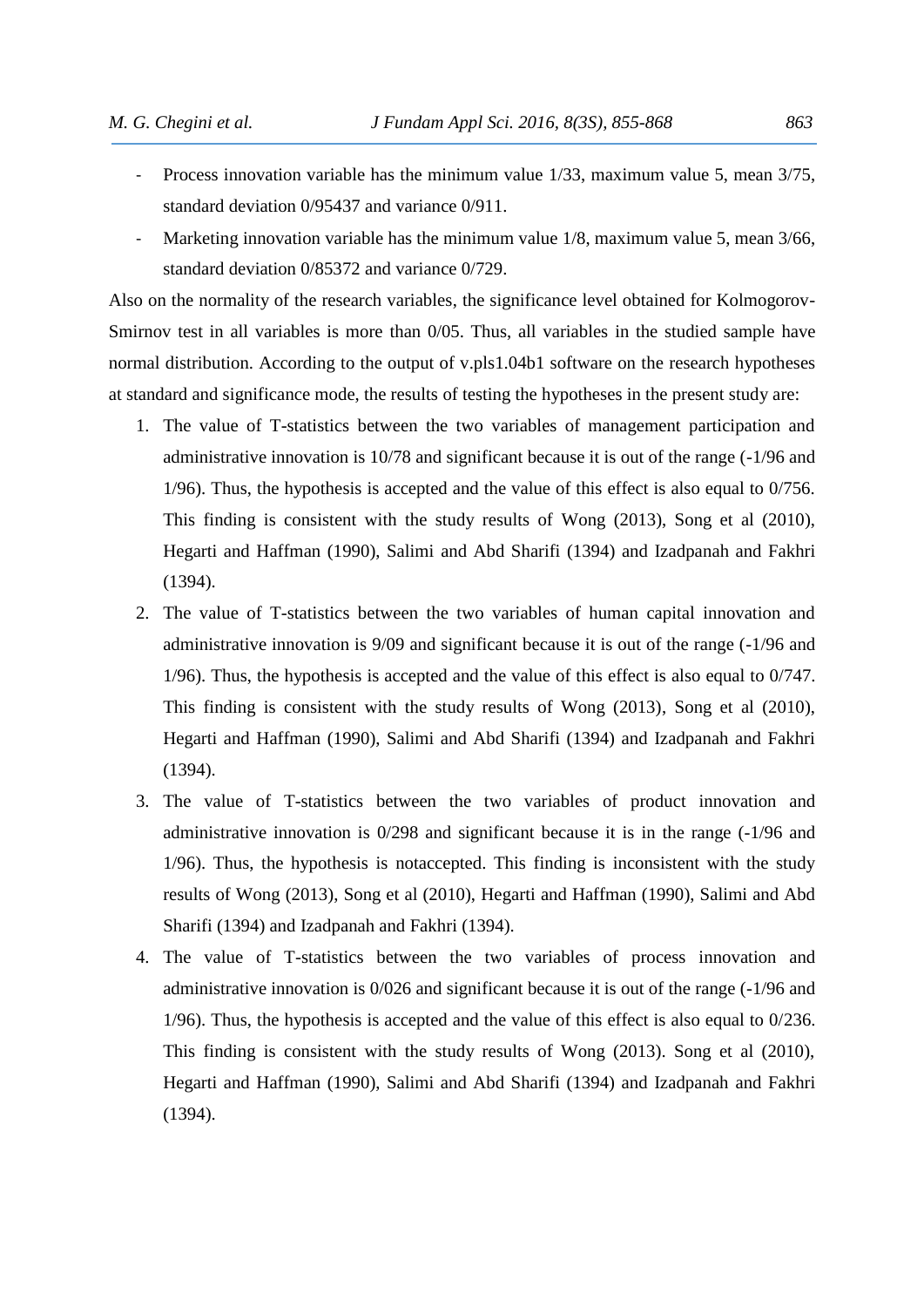- 5. The value of T-statistics between the two variables of marketing innovation and administrative innovation is 1/39 and significant because it is in the range (-1/96 and 1/96). Thus, the hypothesis is notaccepted. This finding is inconsistent with the study results of Wong (2013), Song et al (2010), Hegarti and Haffman (1990), Salimi and Abd Sharifi (1394) and Izadpanah and Fakhri (1394).
- 6. The value of T-statistics between the two variables of administrative innovation and product innovation is 4/63 and significant because it is out of the range (-1/96 and 1/96). Thus, the hypothesis is accepted and the value of this effect is also equal to 0/487. This finding is consistent with the study results of Wong (2013).
- 7. The value of T-statistics between the two variables of administrative innovation and process innovation is 2/93 and significant because it is out of the range (-1/96 and 1/96). Thus, the hypothesis is accepted and the value of this effect is also equal to 0/72. This finding is consistent with the study results of Wong (2013).
- 8. The value of T-statistics between the two variables of administrative innovation and marketing innovation is 2/05 and significant because it is out of the range (-1/96 and 1/96). Thus, the hypothesis is accepted and the value of this effect is also equal to 0/557. This finding is consistent with the study results of Wong (2013).
- 9. The value of T-statistics between the two variables of human capital innovation and product innovation is 3/98 and significant because it is out of the range (-1/96 and 1/96). Thus, the hypothesis is accepted and the value of this effect is also equal to 0/466. This finding is consistent with the study results of Wong (2013).
- 10. The value of T-statistics between the two variables of human capital innovation and process innovation is 2/86 and significant because it is out of the range (-1/96 and 1/96). Thus, the hypothesis is accepted and the value of this effect is also equal to 0/249. This finding is consistent with the study results of Wong (2013).
- 11. The value of T-statistics between the two variables of human capital innovation and marketing innovation is 2/82 and significant because it is out of the range (-1/96 and 1/96). Thus, the hypothesis is accepted and the value of this effect is also equal to 0/319. This finding is consistent with the study results of Wong (2013).
- 12. The value of T-statistics between the two variables of management participation and organizational innovation and also organizational innovation and product innovation is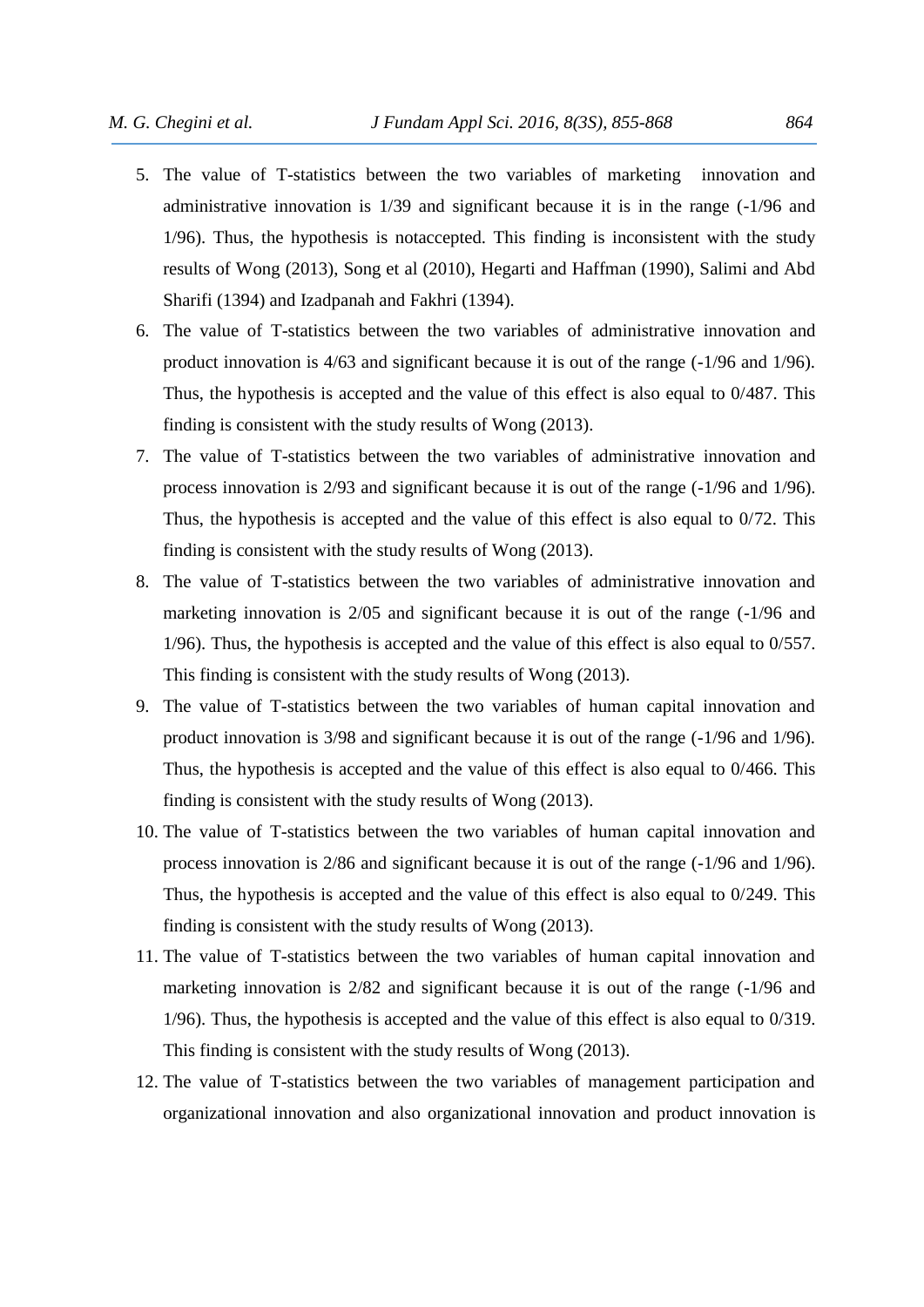out of the range (-1/96 and 1/96). Thus, the mediating role of organizational innovation in the relationship between management participation and product innovation is accepted. The effect rate is also equal to 0/812. This finding is consistent with the study results of Wong (2013).

- 13. The value of T-statistics between the two variables of management participation and organizational innovation and also organizational innovation and process innovation is out of the range (-1/96 and 1/96). Thus, the mediating role of organizational innovation in the relationship between management participation and product innovation is accepted. The effect rate is also equal to 0/568. This finding is consistent with the study results of Wong (2013).
- 14. The value of T-statistics between the two variables of management participation and organizational innovation and also organizational innovation and marketing innovation is out of the range (-1/96 and 1/96). Thus, the mediating role of organizational innovation in the relationship between management participation and product innovation is accepted. The effect rate is also equal to 0/744. This finding is consistent with the study results of Wong (2013).

#### **5. Research suggestions**

According to the results of research statistics and testing the research hypotheses, the following suggestions are presented:

- 1. Since the least mean rate among the items of management participation is related to structure 1 as 35.3, thus it is suggested to use the in-service periods to explain the importance of teamwork for managers, create the necessary changes, facilitate the required conditions and field, encourage teamwork and provide ideas by employees.
- 2. Since the mean of the first and second items related to administrative innovation has the least mean as 6.3, it is suggested to evaluate the changes of technology are and administrative systems and create the needed changes in order to facilitate innovation.
- 3. Since the mean of the first and second items related to human capital innovation has the least mean as 45.6, companies are suggested to consider a special score for innovations, mental ability of individuals in providing innovative solutions and other factors that show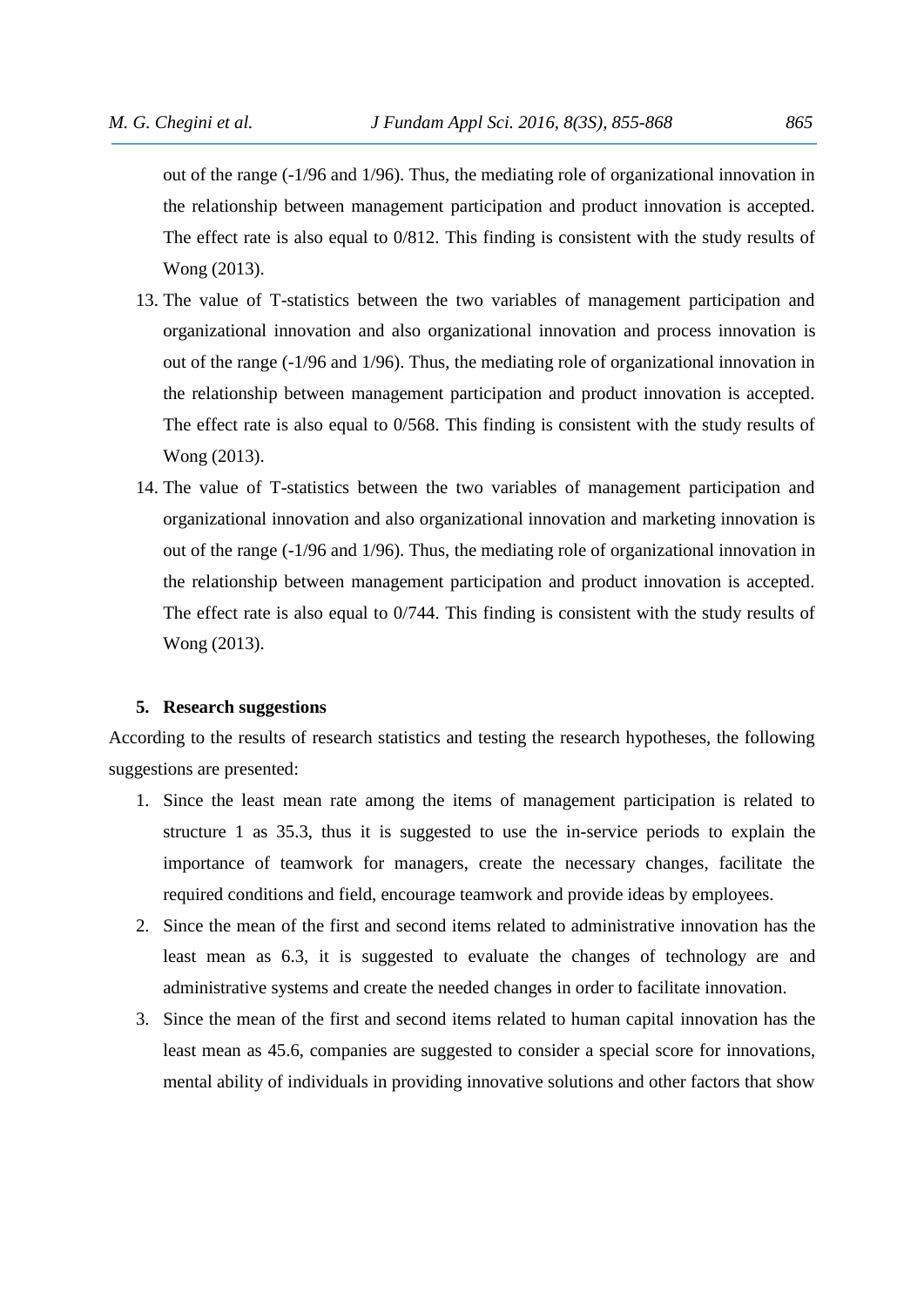the innovation ability of employees. Companies are also suggested to hire or promote those who have higher scores.

## **6. Research limitations**

- 1. In the present study, also management participation was discussed.
- 2. In the present study, innovation was considered as dependent variable.
- 3. In the present study, only questionnaire was used to collect data.

#### **7. Suggestions for future studies**

- 1. It is suggested to study the effect of other management styles like transformational leadership, participatory leadership, servant leadership, and other styles of leadership in addition to the effect of management participation.
- 2. It is suggested to study the effect of organizational innovation on organizational performance (financial and administrative) in future studies.
- 3. It is suggested to use interview and observation as aid tools for data collection in future studies.

## **REFERENCES**

- 1. Izadpanah A, Fakhri M, (1394). The effect of human resource management on innovation with knowledge management capability. Monthly journal of Transport and Development (92), 70-64.
- 2. Salimi Gh, Abd Sharifi F, (1394). The mediating role of organizational learning in the relationship between human resource management practices and organizational innovation. Journal of Education and Human Resources Development, 2 (4), 99-75.
- 3. Anthony, S. D. , Johnson, M. W. , & Sinfield, J. V. (2008). Institutionalizing innovation. MIT Sloan Management Review, 49(2), 45-53.
- 4. Biemans, W. , Griffin, A. , & Moenaert, R. (2010). In Search of the Classics: A Study of the Impact of JPIM Papers from 1984 to 2003\*. Journal of Product Innovation Management, 27(4), 461-484.
- 5. Birasnav, M. (2014). Knowledge management and organizational performance in the service industry: The role of transformational leadership beyond the effects of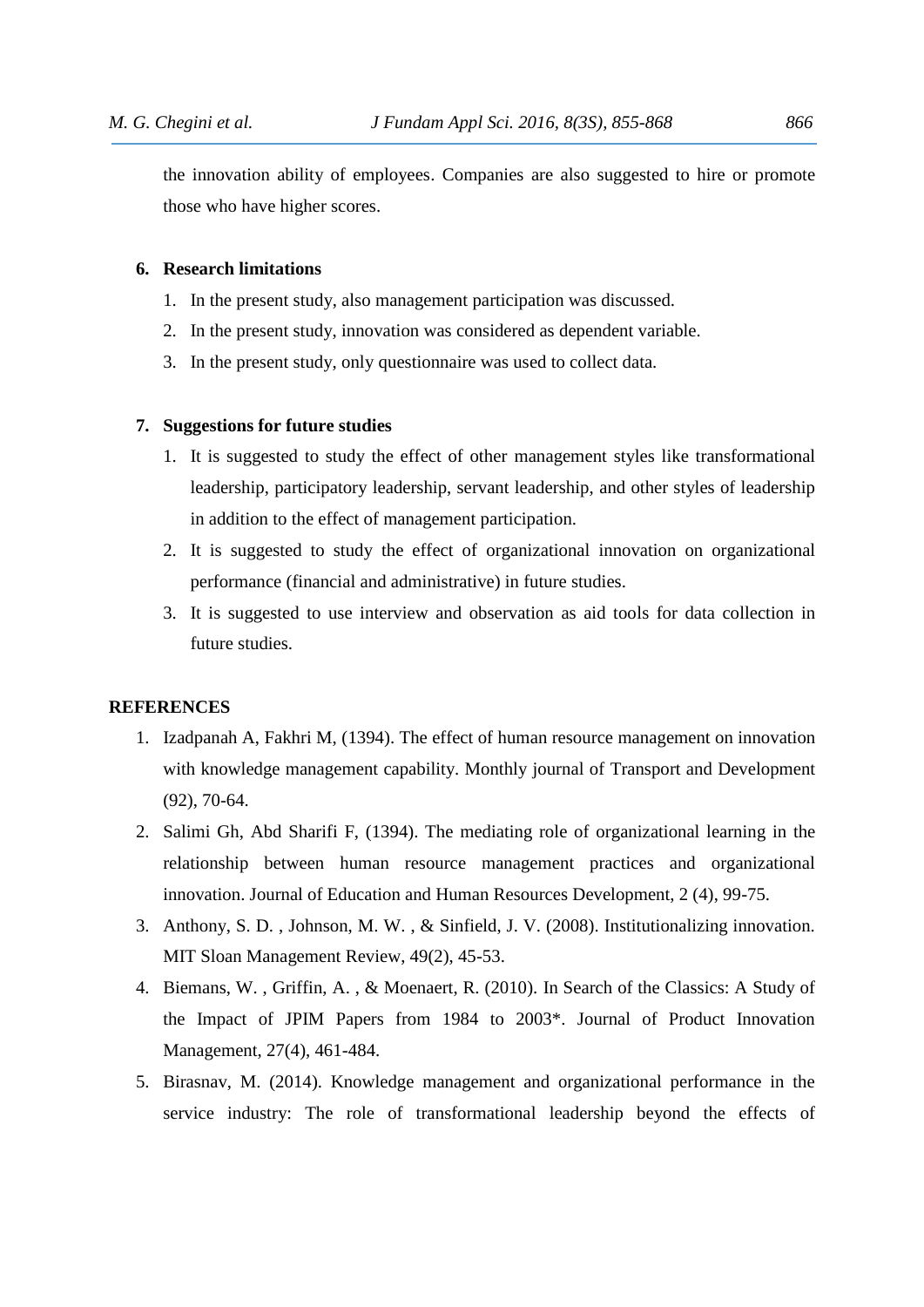transactional leadership. Journal of business research, 67(8), 1622-1629. doi: http://dx. doi. org/10. 1016/j. jbusres. 2013. 09. 006

- 6. Bowen, F. E. , Rostami, M. , & Steel, P. (2010). Timing is everything: A meta-analysis of the relationships between organizational performance and innovation. Journal of business research, 63(11), 1179-1185. doi: 10. 1016/j. jbusres. 2009. 10. 014
- 7. Brown, B. , & Anthony, S. D. (2011). How P&G tripled its innovation success rate. Harvard business review, 89(6), 64-72.
- 8. De Brentani, U. , Kleinschmidt, E. J. , & Salomo, S. (2010). Success in global new product development: impact of strategy and the behavioral environment of the firm. Journal of Product Innovation Management, 27(2), 143-160.
- 9. Elenkov, D. S. , Judge, W. , & Wright, P. (2005). Strategic leadership and executive innovation influence: an international multi‐cluster comparative study. Strategic management journal, 26(7), 665-682.
- 10. Harvey Hegarty, W. , & Hoffman, R. C. (1990). Product/market innovations: A study of top management involvement among four cultures. Journal of Product Innovation Management, 7(3), 186-199. doi: http://dx. doi. org/10. 1016/0737-6782(90)90003-W
- 11. Kumar, N. , & Rose, R. C. (2012). The impact of knowledge sharing and Islamic work ethic on innovation capability. Cross Cultural Management: An International Journal, 19(2), 142-165. doi: 10. 1108/13527601211219847
- 12. Luo, X. , & Hassan, M. (2009). The role of top management networks for market knowledge creation and sharing in China. Journal of business research, 62(10), 1020- 1026. doi: 10. 1016/j. jbusres. 2008. 05. 004
- 13. Nagano, M. S. , Stefanovitz, J. P. , & Vick, T. E. (2014). Innovation management processes, their internal organizational elements and contextual factors: An investigation in Brazil. Journal of Engineering and Technology Management, 33, 63-92. doi: 10. 1016/j. jengtecman. 2014. 02. 004
- 14. Rosenbusch, N. , Brinckmann, J. , & Bausch, A. (2011). Is innovation always beneficial? A meta-analysis of the relationship between innovation and performance in SMEs. Journal of business venturing, 26(4), 441-457. doi: 10. 1016/j. jbusvent. 2009. 12. 002